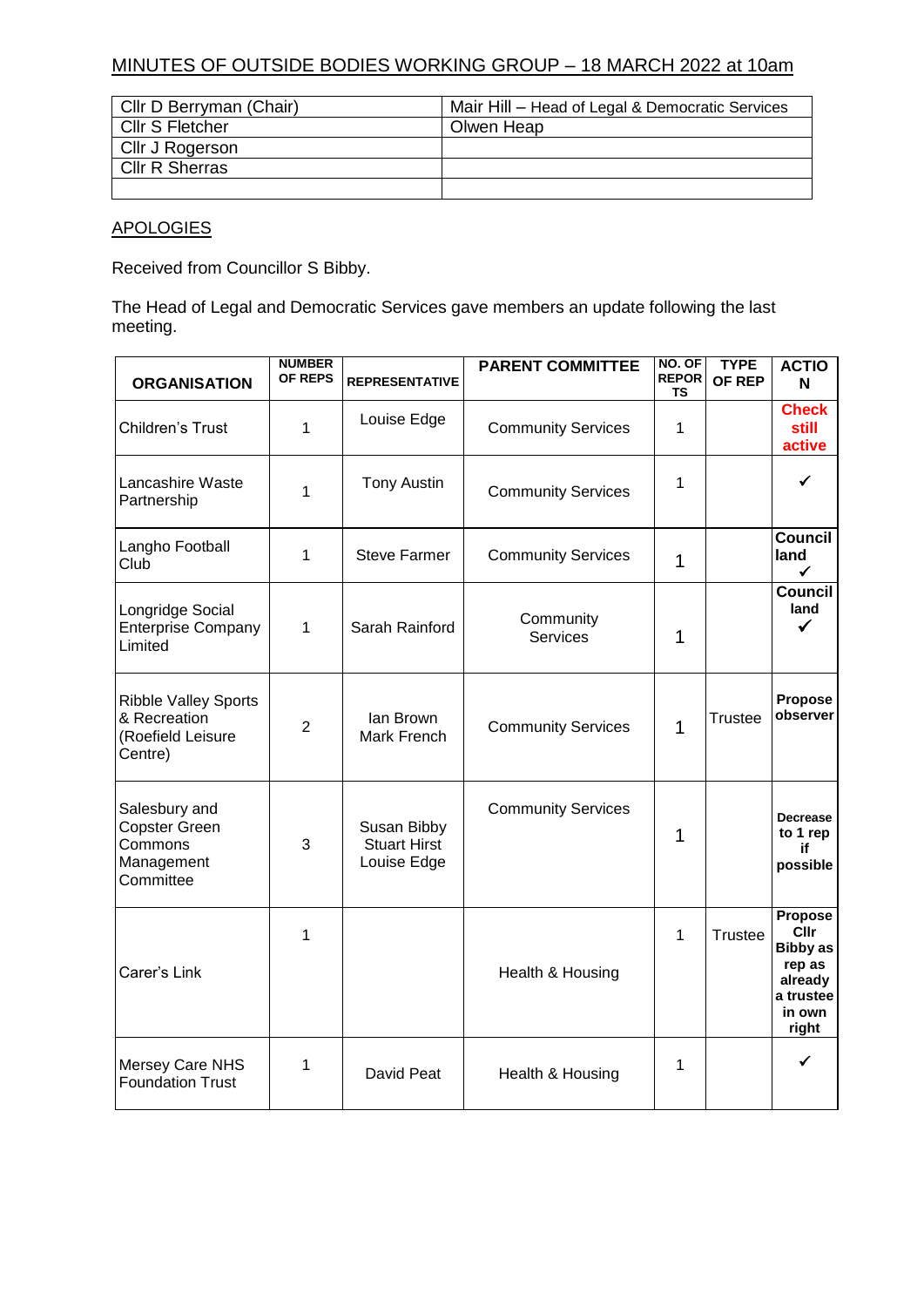| <b>ORGANISATION</b>                                                                              | <b>NUMBER</b><br><b>OF REPS</b> | <b>REPRESENTATIVE</b>                                                                              | <b>PARENT COMMITTEE</b> | NO. OF<br><b>REPOR</b><br>ΤS | <b>TYPE</b><br>OF REP | <b>ACTIO</b><br>N                                                 |
|--------------------------------------------------------------------------------------------------|---------------------------------|----------------------------------------------------------------------------------------------------|-------------------------|------------------------------|-----------------------|-------------------------------------------------------------------|
| <b>Environment Agency</b><br><b>Liaison Committee</b>                                            | $\overline{2}$                  | <b>Stewart Fletcher</b><br><b>Bob Buller</b>                                                       | Health & Housing        | 1                            |                       | <b>Delete</b><br>but ask<br>that EA<br>attend<br>H&H to<br>report |
| <b>Hanson Cement</b><br><b>Liaison Committee</b>                                                 | 5                               | <b>Richard Sherras</b><br>lan Brown<br>David Berryman<br><b>Stewart Fletcher</b><br>Simon O'Rourke | Health & Housing        | 2                            |                       | <b>Reduce</b><br>to 3<br>reps                                     |
| East Lancs Health &<br>Wellbeing<br>Partnership                                                  | 1                               | <b>Mark Hindle</b>                                                                                 | Health & Housing        | 1                            |                       | To be<br>deleted                                                  |
| Pendle Club,<br>Clitheroe                                                                        | 2                               | Jenni<br>Schumann<br>lan Brown                                                                     | Health & Housing        | 1                            |                       | <b>Check</b>                                                      |
| <b>Tarmac Liaison</b><br>Committee                                                               | 4                               | Rosie Elms<br>lan Brown<br><b>Stewart Fletcher</b><br>Simon O'Rourke                               | Health & Housing        | 2                            |                       | <b>Check if</b><br>still<br>req'd or<br>reduce<br>to 2 reps       |
| NW Employer's<br>Organisation                                                                    | $1 +$<br>1<br>substitut<br>e    | Sue Bibby<br>David Peat                                                                            | Personnel               | $\overline{2}$               |                       |                                                                   |
| <b>Forest of Bowland</b><br>(Area of Outstanding<br>Natural Beauty)<br><b>Advisory Committee</b> | 1                               | <b>Rosemary Elms</b>                                                                               | Planning & Development  | 1                            |                       |                                                                   |
| <b>Rural Services</b><br><b>Network</b>                                                          | 1                               | <b>Richard Sherras</b>                                                                             | Planning & Development  | 1                            |                       | ✓                                                                 |
| <b>Armed Forces</b><br>Champion                                                                  | 1                               | <b>Richard Sherras</b>                                                                             | Policy & Finance        | 1                            |                       |                                                                   |
| Clitheroe Royal<br><b>Grammar School</b><br><b>Foundation Trust</b>                              | 1                               | <b>Steve Farmer</b><br>(year 1 of 4)                                                               | Policy & Finance        | 1                            | Trustee               | <b>Check if</b><br>this is<br>req'd                               |
| Citizen's Advice<br><b>Bureau</b>                                                                | 3                               | Mary Robinson                                                                                      | Policy & Finance        | 1                            | <b>Trustee</b>        | <b>Propose</b><br>observer                                        |
| Hyndburn and Ribble<br>Valley Council for<br><b>Voluntary Services</b>                           | 1                               | Richard<br>Newmark                                                                                 | Policy & Finance        | 1                            | <b>Trustee</b>        | Propose<br>observer                                               |